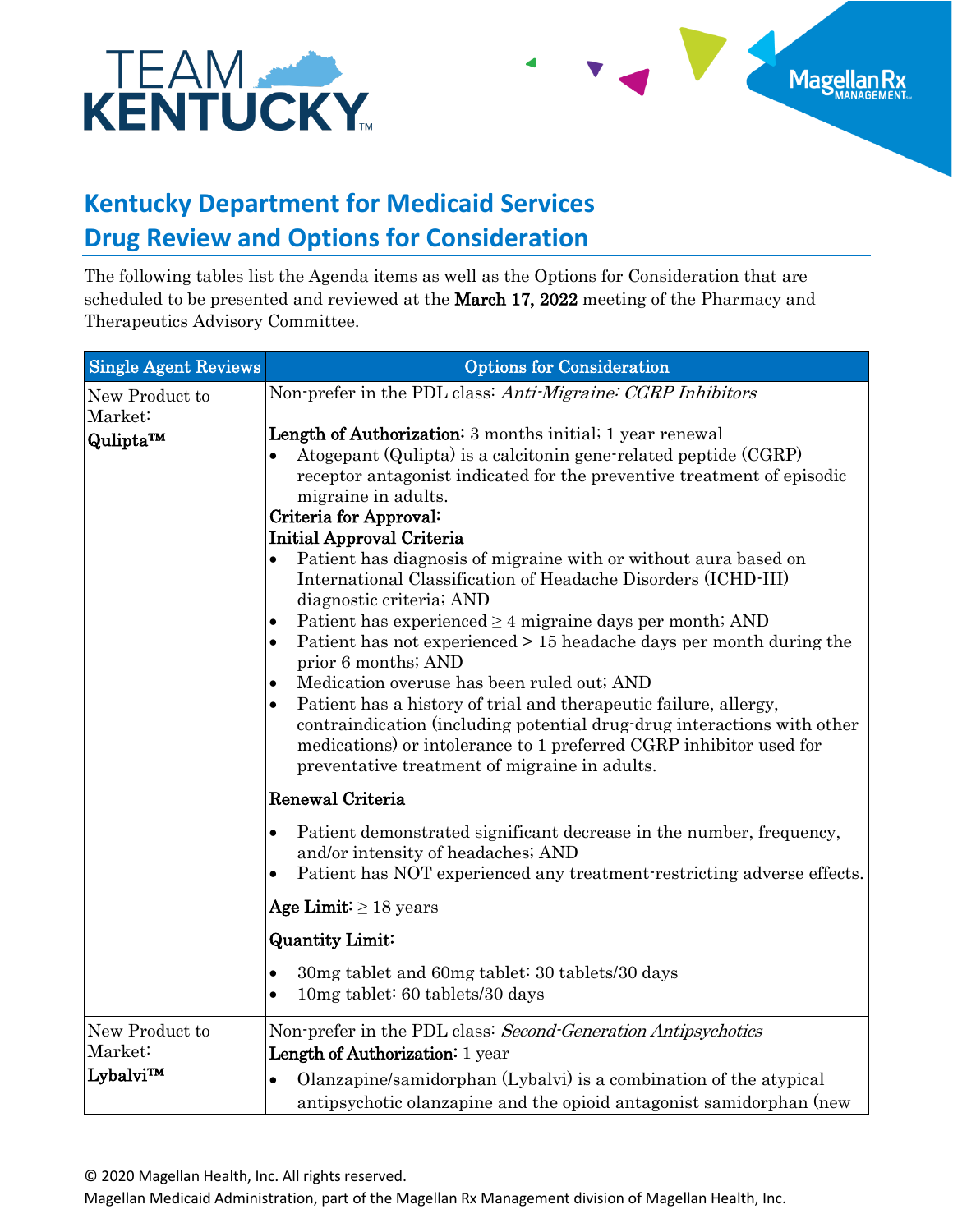| <b>Single Agent Reviews</b>                        | <b>Options for Consideration</b>                                                                                                                                                                                                                                                                                                                                                                                                                                                                                                                                                                                                                                                                                                                                                                                                                                           |
|----------------------------------------------------|----------------------------------------------------------------------------------------------------------------------------------------------------------------------------------------------------------------------------------------------------------------------------------------------------------------------------------------------------------------------------------------------------------------------------------------------------------------------------------------------------------------------------------------------------------------------------------------------------------------------------------------------------------------------------------------------------------------------------------------------------------------------------------------------------------------------------------------------------------------------------|
|                                                    | molecular entity). It is indicated for the treatment of schizophrenia and<br>bipolar I disorder in adults.                                                                                                                                                                                                                                                                                                                                                                                                                                                                                                                                                                                                                                                                                                                                                                 |
|                                                    | Criteria for Approval:                                                                                                                                                                                                                                                                                                                                                                                                                                                                                                                                                                                                                                                                                                                                                                                                                                                     |
|                                                    | Initial Approval Criteria<br>Patient has a diagnosis of schizophrenia OR bipolar I disorder; AND<br>If used for bipolar I disorder, will be used for either:<br>acute treatment of manic or mixed episodes as monotherapy or<br>$\circ$<br>as adjunct to lithium or valproate; OR<br>maintenance monotherapy treatment; AND<br>$\circ$<br>Patient is NOT currently using opioids; AND<br>٠<br>Patient is NOT undergoing acute opioid withdrawal; AND<br>Patient has a history of trial and therapeutic failure, allergy,<br>contraindication or intolerance of $\geq 1$ preferred second-generation<br>(atypical) antipsychotic.<br>Renewal Criteria<br>Patient must continue to meet the above criteria; AND<br>$\bullet$<br>Patient must have disease improvement and/or stabilization; AND<br>Patient has NOT experienced any treatment-restricting adverse<br>effects. |
|                                                    | Age Limit: $\geq$ 18 years<br><b>Quantity Limit:</b> 30 tablets/30 days                                                                                                                                                                                                                                                                                                                                                                                                                                                                                                                                                                                                                                                                                                                                                                                                    |
| New Product to<br>Market:                          | Non-prefer in PDL Class: Topical Acne Agents<br>Length of Authorization: 1 year                                                                                                                                                                                                                                                                                                                                                                                                                                                                                                                                                                                                                                                                                                                                                                                            |
| <b>Winlevi®</b>                                    | Clascoterone (Winlevi) topical cream is an androgen receptor inhibitor<br>$\bullet$<br>indicated for the topical treatment of acne vulgaris in patients $\geq 12$<br>years of age.                                                                                                                                                                                                                                                                                                                                                                                                                                                                                                                                                                                                                                                                                         |
|                                                    | Criteria for Approval:<br>Initial Approval Criteria                                                                                                                                                                                                                                                                                                                                                                                                                                                                                                                                                                                                                                                                                                                                                                                                                        |
|                                                    | Patient has had a trial and failure, allergy, contraindication (including<br>potential drug-drug interactions with other medications) or intolerance<br>of $\geq$ 4 preferred or covered over the counter (OTC) agents.                                                                                                                                                                                                                                                                                                                                                                                                                                                                                                                                                                                                                                                    |
|                                                    | Age Limit: $\geq 12$ years old                                                                                                                                                                                                                                                                                                                                                                                                                                                                                                                                                                                                                                                                                                                                                                                                                                             |
| New Product to<br>Market:<br>Azstarys <sup>™</sup> | Non-prefer in PDL Class: Central Nervous System: Stimulants And Related<br>Agents<br>Length of Authorization: 1 year                                                                                                                                                                                                                                                                                                                                                                                                                                                                                                                                                                                                                                                                                                                                                       |
|                                                    | Serdexmethylphenidate/dexmethylphenidate (Azstarys) is a central<br>$\bullet$<br>nervous system (CNS) stimulant indicated for the treatment of<br>attention deficit hyperactivity disorder (ADHD) in patients aged $\geq 6$<br>years old.                                                                                                                                                                                                                                                                                                                                                                                                                                                                                                                                                                                                                                  |
|                                                    | Criteria for Approval:<br>Initial Approval Criteria                                                                                                                                                                                                                                                                                                                                                                                                                                                                                                                                                                                                                                                                                                                                                                                                                        |
|                                                    | Patient has a diagnosis of ADHD<br>Patient has a history of trial and therapeutic failure, allergy,                                                                                                                                                                                                                                                                                                                                                                                                                                                                                                                                                                                                                                                                                                                                                                        |

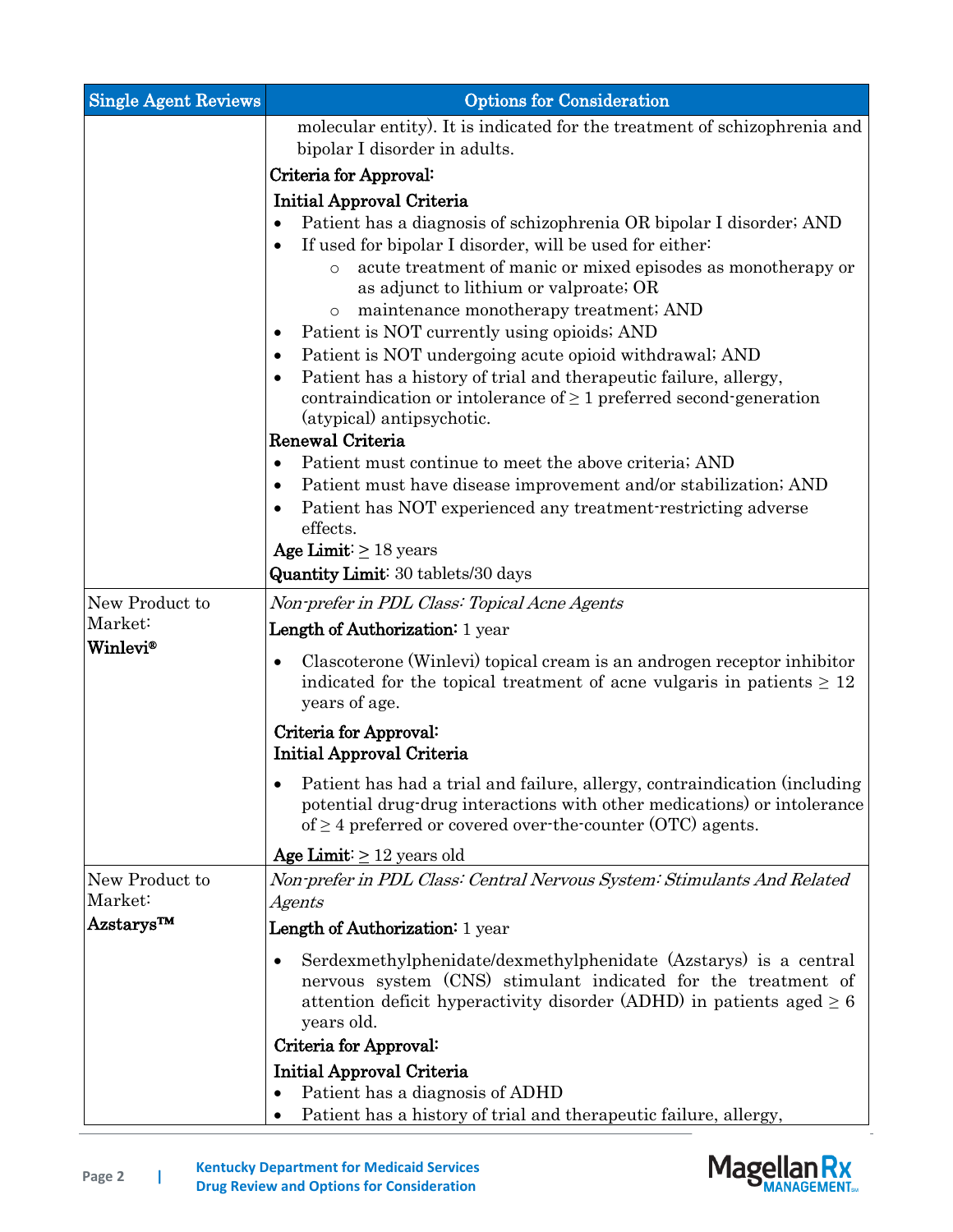| <b>Single Agent Reviews</b> | <b>Options for Consideration</b>                                                                                                                                                                                                                                                                                                                                                      |
|-----------------------------|---------------------------------------------------------------------------------------------------------------------------------------------------------------------------------------------------------------------------------------------------------------------------------------------------------------------------------------------------------------------------------------|
|                             | contraindication (including potential drug-drug interactions with other<br>medications) or intolerance to 1 preferred agent, unless otherwise<br>specified.<br>Therapeutic duplication limit:<br>Patient is limited to one long-acting and one short-acting CNS agent<br>for ADHD at a time within the quantity/dosing limits.<br>Age Limit: none<br><b>Quantity Limit:</b> 1 per day |
| New Product to              | Non-prefer in PDL Class: Bile Salts                                                                                                                                                                                                                                                                                                                                                   |
| Market:                     | Length of Authorization: 1 year                                                                                                                                                                                                                                                                                                                                                       |
| Bylvay™                     | Odevixibat (Bylvay) is an ileal bile acid transporter (IBAT) inhibitor<br>٠<br>indicated for the treatment of pruritus in patients $\geq 3$ months of age<br>with progressive familial intrahepatic cholestasis (PFIC).                                                                                                                                                               |
|                             | Criteria for Approval:                                                                                                                                                                                                                                                                                                                                                                |
|                             | Initial Approval Criteria<br>Patient is diagnosed with progressive familial intrahepatic cholestasis<br>$\bullet$<br>(PFIC) type 1 or type 2, confirmed by a genetic test.<br><b>AND</b>                                                                                                                                                                                              |
|                             | Odevixibat is prescribed by or in consultation with a specialist (e.g.,<br>$\bullet$<br>gastroenterologist, hepatologist, dermatologist); AND<br>Patient has elevated serum bile acid concentration; AND                                                                                                                                                                              |
|                             | $\bullet$<br>Patient experiences persistent moderate to severe pruritus; AND<br>٠                                                                                                                                                                                                                                                                                                     |
|                             | Patient has a history of trial and therapeutic failure, allergy,<br>$\bullet$<br>contraindication (including potential drug-drug interactions with other<br>medications) or intolerance to at least 1 pruritus treatment (e.g.,<br>ursodiol, cholestyramine, rifampin, naloxone, naltrexone,<br>antihistamine). Note use of these agents is off-label.                                |
|                             | Renewal Criteria                                                                                                                                                                                                                                                                                                                                                                      |
|                             | Patient has experienced a reduction in serum bile acids from baseline;<br>AND                                                                                                                                                                                                                                                                                                         |
|                             | Patient has experienced an improvement in pruritus; AND<br>٠<br>Patient has NOT experienced any treatment restricting adverse effects<br>Age Limit: $\leq 17$ years old                                                                                                                                                                                                               |
|                             | <b>Quantity Limit:</b> Maximum daily dose $= 6$ mg                                                                                                                                                                                                                                                                                                                                    |
|                             | 200 mcg oral pellets: 2 per day; 60 per 30 days<br>$\bullet$                                                                                                                                                                                                                                                                                                                          |
|                             | 400 mcg capsule: 2 per day; 60 per 30 days<br>$\bullet$                                                                                                                                                                                                                                                                                                                               |
|                             | 600 mcg oral pellets: 5 per day; 150 per 30 days<br>٠                                                                                                                                                                                                                                                                                                                                 |
|                             | $1,200$ mcg capsule: 5 per day; 150 per 30 days<br>٠                                                                                                                                                                                                                                                                                                                                  |
| New Product to              | Non-prefer in PDL Class: Bile Salts                                                                                                                                                                                                                                                                                                                                                   |
| Market:                     | Length of Authorization: 1 year                                                                                                                                                                                                                                                                                                                                                       |
| Livmarli™                   | Maralixibat (Livmarli), an ileal bile acid transporter (IBAT)<br>$\bullet$<br>inhibitor, is indicated for the treatment of cholestatic pruritus in<br>patients $\geq 1$ year of age with Alagille syndrome (ALGS).                                                                                                                                                                    |

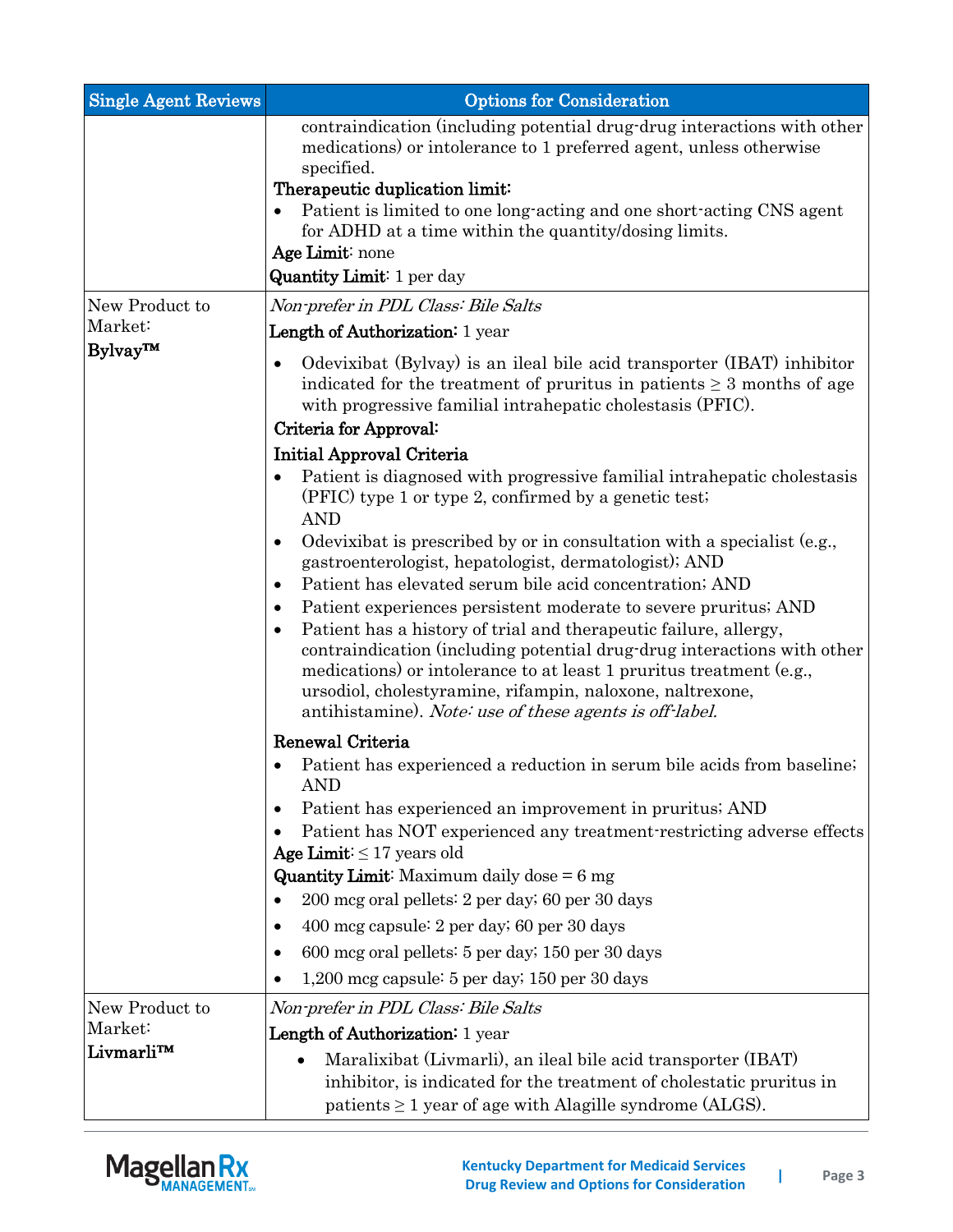| <b>Single Agent Reviews</b> | <b>Options for Consideration</b>                                                                                                                                                                                                                                                                                                                                                                                                                      |
|-----------------------------|-------------------------------------------------------------------------------------------------------------------------------------------------------------------------------------------------------------------------------------------------------------------------------------------------------------------------------------------------------------------------------------------------------------------------------------------------------|
|                             | Criteria for Approval:                                                                                                                                                                                                                                                                                                                                                                                                                                |
|                             | Initial Approval Criteria                                                                                                                                                                                                                                                                                                                                                                                                                             |
|                             | Patient is diagnosed with Alagille syndrome; AND                                                                                                                                                                                                                                                                                                                                                                                                      |
|                             | Maralixibat is prescribed by or in consultation with a specialist (e.g.,<br>gastroenterologist, hepatologist, dermatologist); AND<br>Patient has evidence of cholestasis, as evidenced by $\geq 1$ of the following:<br>Serum bile acid $>$ 3 times upper limit of normal (ULN) for age                                                                                                                                                               |
|                             | $\circ$<br>Conjugated bilirubin $> 1$ mg/dL<br>O                                                                                                                                                                                                                                                                                                                                                                                                      |
|                             | Gamma glutamyl transferase $(GGT) > 3$ times ULN for age<br>O                                                                                                                                                                                                                                                                                                                                                                                         |
|                             | Fat soluble vitamin deficiency not otherwise explained<br>O                                                                                                                                                                                                                                                                                                                                                                                           |
|                             | Intractable pruritus only explained by liver disease; AND<br>$\circ$                                                                                                                                                                                                                                                                                                                                                                                  |
|                             | Patient experiences persistent moderate to severe pruritus; AND<br>٠                                                                                                                                                                                                                                                                                                                                                                                  |
|                             | Patient has a history of trial and therapeutic failure, allergy,<br>contraindication (including potential drug-drug interactions with other<br>medications) or intolerance to at least 1 pruritus treatment (e.g.,<br>ursodiol, cholestyramine, rifampin, naloxone, naltrexone,<br>antihistamine).                                                                                                                                                    |
|                             | Note: use of these agents are off-label.                                                                                                                                                                                                                                                                                                                                                                                                              |
|                             | Renewal Criteria                                                                                                                                                                                                                                                                                                                                                                                                                                      |
|                             | Patient must continue to meet the above criteria; AND                                                                                                                                                                                                                                                                                                                                                                                                 |
|                             | Patient has experienced a reduction in serum bile acids from baseline<br>and an improvement in pruritus; AND                                                                                                                                                                                                                                                                                                                                          |
|                             | Patient has NOT experienced any treatment restricting adverse effects                                                                                                                                                                                                                                                                                                                                                                                 |
|                             | Maximum Dose Limit: 28.5mg (3mL) per day                                                                                                                                                                                                                                                                                                                                                                                                              |
| New Product to              | Non-prefer in PDL Class: Immunomodulators, Atopic Dermatitis                                                                                                                                                                                                                                                                                                                                                                                          |
| Market:                     | Length of Authorization: 1 year                                                                                                                                                                                                                                                                                                                                                                                                                       |
| Opzelura™                   | Ruxolitinib is a Janus kinase (JAK) inhibitor that targets the JAK and<br>signal transducer and activator of transcription (STAT) pathway,<br>indicated for short-term and non-continuous chronic treatment of mild<br>to moderate atopic dermatitis (AD) in non-immunocompromised<br>patients $\geq 12$ years of age whose disease is not adequately controlled<br>with topical prescription therapies or when those therapies are not<br>advisable. |
|                             | Criteria for Approval:                                                                                                                                                                                                                                                                                                                                                                                                                                |
|                             | Initial Approval Criteria                                                                                                                                                                                                                                                                                                                                                                                                                             |
|                             | Patient has a diagnosis of mild to moderate atopic dermatitis; AND                                                                                                                                                                                                                                                                                                                                                                                    |
|                             | Patient is NOT immunocompromised; AND<br>٠                                                                                                                                                                                                                                                                                                                                                                                                            |
|                             | Patient has a history of trial and therapeutic failure, allergy,<br>$\bullet$<br>contraindication (including potential drug-drug interactions with other<br>medications) or intolerance to $\geq 2$ of the following classes:                                                                                                                                                                                                                         |
|                             | Prescription topical corticosteroids<br>$\circ$                                                                                                                                                                                                                                                                                                                                                                                                       |
|                             | Topical calcineurin inhibitor (e.g., pimecrolimus or tacrolimus)<br>$\circ$                                                                                                                                                                                                                                                                                                                                                                           |
|                             | Topical phosphodiesterase 4 inhibitor (e.g., crisaborole)<br>$\circ$                                                                                                                                                                                                                                                                                                                                                                                  |
|                             | Renewal Criteria                                                                                                                                                                                                                                                                                                                                                                                                                                      |

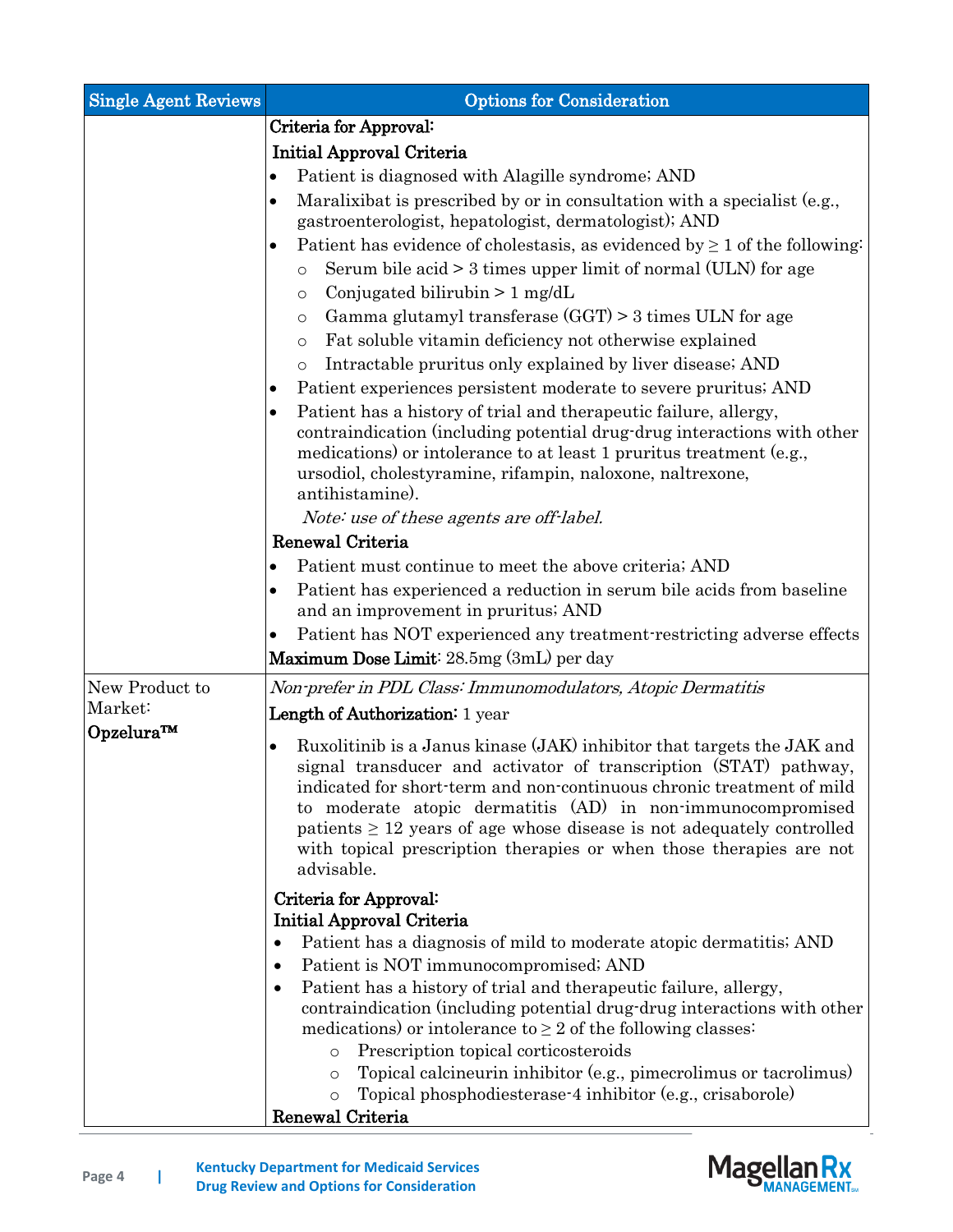| <b>Single Agent Reviews</b>           | <b>Options for Consideration</b>                                                                                                                                                                                                                                                                                                                                            |
|---------------------------------------|-----------------------------------------------------------------------------------------------------------------------------------------------------------------------------------------------------------------------------------------------------------------------------------------------------------------------------------------------------------------------------|
|                                       | Patient must continue to meet the above criteria; AND<br>$\bullet$<br>Patient must have disease improvement and/or stabilization; AND<br>$\bullet$<br>Patient has NOT experienced serious treatment-related adverse<br>$\bullet$<br>events.<br>Age Limit: $\geq 12$ years                                                                                                   |
| New Product to                        | Non-prefer in PDL Class: Immunosuppressants                                                                                                                                                                                                                                                                                                                                 |
| Market:                               | Length of Authorization: 1 year                                                                                                                                                                                                                                                                                                                                             |
| Rezurock™                             | Belumosudil (Rezurock), a kinase inhibitor that targets Rho-<br>$\bullet$<br>associated coiled-coil kinase (ROCK2), is indicated for the treatment of<br>patients $\geq 12$ years of age with chronic graft-versus-host disease<br>(cGVHD) following failure of $\geq 2$ prior lines of systemic therapy.                                                                   |
|                                       | Criteria for Approval:                                                                                                                                                                                                                                                                                                                                                      |
|                                       | Initial Approval Criteria                                                                                                                                                                                                                                                                                                                                                   |
|                                       | Patient is post-allogeneic stem cell transplant (generally 3 or more<br>$\bullet$<br>months); AND                                                                                                                                                                                                                                                                           |
|                                       | Patient has diagnosis of chronic graft-versus-host disease (cGVHD);<br><b>AND</b>                                                                                                                                                                                                                                                                                           |
|                                       | Patient does not have histologic relapse of underlying cancer or post-<br>$\bullet$<br>transplant lymphoproliferative disease; AND                                                                                                                                                                                                                                          |
|                                       | Patient has had a trial and therapeutic failure, allergy,<br>$\bullet$<br>contraindication (including potential drug-drug interactions with other<br>medications) or intolerance of 2 preferred agents; AND                                                                                                                                                                 |
|                                       | Belumosudil will be used in combination with stable doses of systemic<br>$\bullet$<br>therapies for GVHD which must include, but are not limited to,<br>corticosteroids, calcineurin inhibitors (cyclosporine; tacrolimus),<br>sirolimus, mycophenolate mofetil, methotrexate, or rituximab; AND<br>Belumosudil will not be used in combination with ibrutinib<br>$\bullet$ |
|                                       | (subsequent therapy is allowed).                                                                                                                                                                                                                                                                                                                                            |
|                                       | Renewal Criteria<br>Patient continues to meet the above criteria; AND                                                                                                                                                                                                                                                                                                       |
|                                       | Patient has not had unacceptable toxicity from the drug (e.g., grade 4<br>$\bullet$<br>hepatotoxicity); AND                                                                                                                                                                                                                                                                 |
|                                       | Patient has had a positive response to therapy.                                                                                                                                                                                                                                                                                                                             |
|                                       | Age Limit: $\geq 12$ years                                                                                                                                                                                                                                                                                                                                                  |
|                                       | <b>Quantity Limit:</b> 1 per day                                                                                                                                                                                                                                                                                                                                            |
| New Product to<br>Market:<br>Tyrvaya™ | Non-prefer in PDL Class: Ophthalmic Immunomodulators                                                                                                                                                                                                                                                                                                                        |
|                                       | Length of Authorization: 1 year                                                                                                                                                                                                                                                                                                                                             |
|                                       | Varenicline (Tyrvaya) is a partial nicotinic acetylcholine receptor<br>$\bullet$<br>agonist indicated for treatment of the signs and symptoms of dry eye<br>disease (DED) in adults.                                                                                                                                                                                        |
|                                       | Criteria for Approval:                                                                                                                                                                                                                                                                                                                                                      |
|                                       | Initial Approval Criteria                                                                                                                                                                                                                                                                                                                                                   |
|                                       | Patient has diagnosis of dry eye disease (DED); AND<br>$\bullet$                                                                                                                                                                                                                                                                                                            |
|                                       | Prescribed by or in consultation with an ophthalmologist or                                                                                                                                                                                                                                                                                                                 |

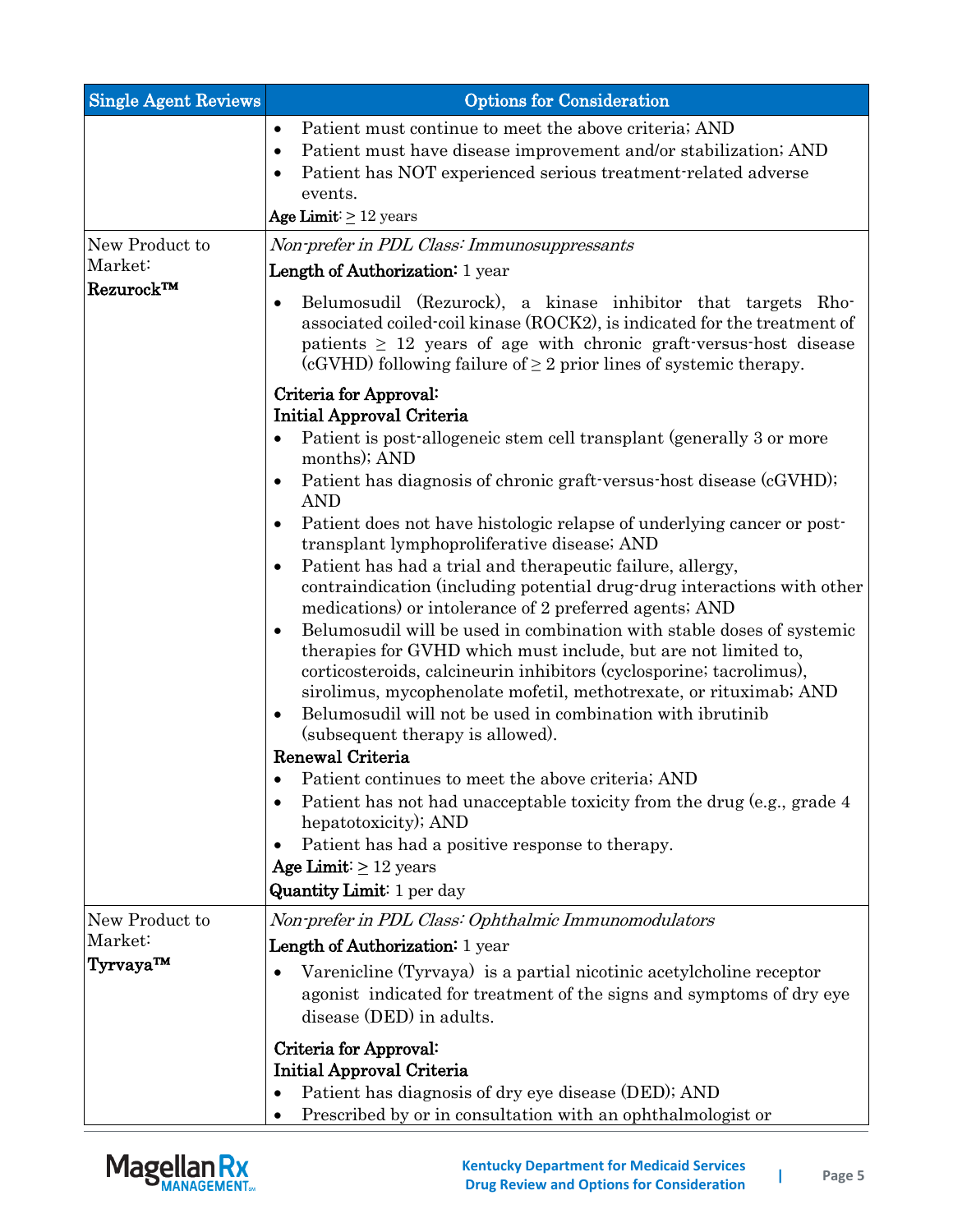| <b>Single Agent Reviews</b> | <b>Options for Consideration</b>                                                                                                                                                                                                                                                                                                                                                                                                                                                                                                                                                                                                                  |
|-----------------------------|---------------------------------------------------------------------------------------------------------------------------------------------------------------------------------------------------------------------------------------------------------------------------------------------------------------------------------------------------------------------------------------------------------------------------------------------------------------------------------------------------------------------------------------------------------------------------------------------------------------------------------------------------|
|                             | optometrist; AND<br>Patient has had a trial and failure of preservative-free,<br>٠<br>nonprescription lubricating eye drops (e.g., artificial tears); AND<br>Patient has had $\geq 1$ month trial and therapeutic failure, allergy,<br>$\bullet$<br>contraindication (including potential drug-drug interactions with other<br>medications) or intolerance of 2 preferred agents.<br>Prescriber has documented at least 1 of the following signs of DED:<br>Corneal fluorescein staining (CFS) score of $\geq 2$ points in any<br>$\circ$<br>field on a 0 to 4 point scale; OR<br>Schirmer tear test (STT) of 1 to 10 mm in 5 minutes.<br>$\circ$ |
|                             | Renewal Criteria                                                                                                                                                                                                                                                                                                                                                                                                                                                                                                                                                                                                                                  |
|                             | Patient continues to meet the above criteria; AND<br>$\bullet$                                                                                                                                                                                                                                                                                                                                                                                                                                                                                                                                                                                    |
|                             | Patient has not had treatment-limiting adverse effects from the drug;<br><b>AND</b>                                                                                                                                                                                                                                                                                                                                                                                                                                                                                                                                                               |
|                             | Patient has improvement in signs of DED, as measured by at least 1 of<br>the following:                                                                                                                                                                                                                                                                                                                                                                                                                                                                                                                                                           |
|                             | Decrease in corneal fluorescein staining score; OR<br>$\circ$<br>Increase in number of mm per 5 minutes using Schirmer tear<br>$\circ$<br>test.                                                                                                                                                                                                                                                                                                                                                                                                                                                                                                   |
|                             | Age Limit: $\geq 18$ years                                                                                                                                                                                                                                                                                                                                                                                                                                                                                                                                                                                                                        |
|                             | <b>Quantity Limit:</b> 1 carton (2 bottles)/30 days                                                                                                                                                                                                                                                                                                                                                                                                                                                                                                                                                                                               |
| New Product to              | Non-prefer in PDL Class: Growth Hormones                                                                                                                                                                                                                                                                                                                                                                                                                                                                                                                                                                                                          |
| Market:<br>Skytrofa™        | Length of Authorization: 1 year                                                                                                                                                                                                                                                                                                                                                                                                                                                                                                                                                                                                                   |
|                             | Lonapegsomatropin-tcgd (Skytrofa) is a long-acting prodrug of a<br>human GH (HGH; somatropin) made through recombinant DNA<br>technology using Escherichia coli. It contains somatropin conjugated<br>to a methoxypolyethylene glycol carrier via a proprietary TransCon™<br>linker; this results in a pegylated form of human GH, indicated for<br>the treatment of pediatric patients $\geq 1$ year old who weigh $\geq 11.5$ kg<br>and have growth failure due to inadequate secretion of endogenous<br>growth hormone (GH).                                                                                                                   |
|                             | Criteria for Approval:                                                                                                                                                                                                                                                                                                                                                                                                                                                                                                                                                                                                                            |
|                             | Initial Approval Criteria                                                                                                                                                                                                                                                                                                                                                                                                                                                                                                                                                                                                                         |
|                             | Patient has growth failure secondary to growth hormone deficiency<br>(GHD); AND                                                                                                                                                                                                                                                                                                                                                                                                                                                                                                                                                                   |
|                             | Patient does NOT have a hypersensitivity to any somatropin product<br>$\bullet$<br>or any of the excipients; AND                                                                                                                                                                                                                                                                                                                                                                                                                                                                                                                                  |
|                             | Pediatric patient must NOT have closed epiphyses; AND<br>٠                                                                                                                                                                                                                                                                                                                                                                                                                                                                                                                                                                                        |
|                             | Patient does NOT have active malignancy; AND                                                                                                                                                                                                                                                                                                                                                                                                                                                                                                                                                                                                      |
|                             | Patient does NOT have active proliferative or severe non-proliferative<br>diabetic retinopathy; AND                                                                                                                                                                                                                                                                                                                                                                                                                                                                                                                                               |
|                             | Patient does NOT have, or previously had, an intracranial tumor<br>$\bullet$                                                                                                                                                                                                                                                                                                                                                                                                                                                                                                                                                                      |
|                             | growth as confirmed by a sellar MRI scan with contrast; AND                                                                                                                                                                                                                                                                                                                                                                                                                                                                                                                                                                                       |
|                             | Patient does NOT have Prader-Willi syndrome with $\geq 1$ of the<br>$\bullet$<br>following risk factors: severe obesity, have a history of upper airway                                                                                                                                                                                                                                                                                                                                                                                                                                                                                           |

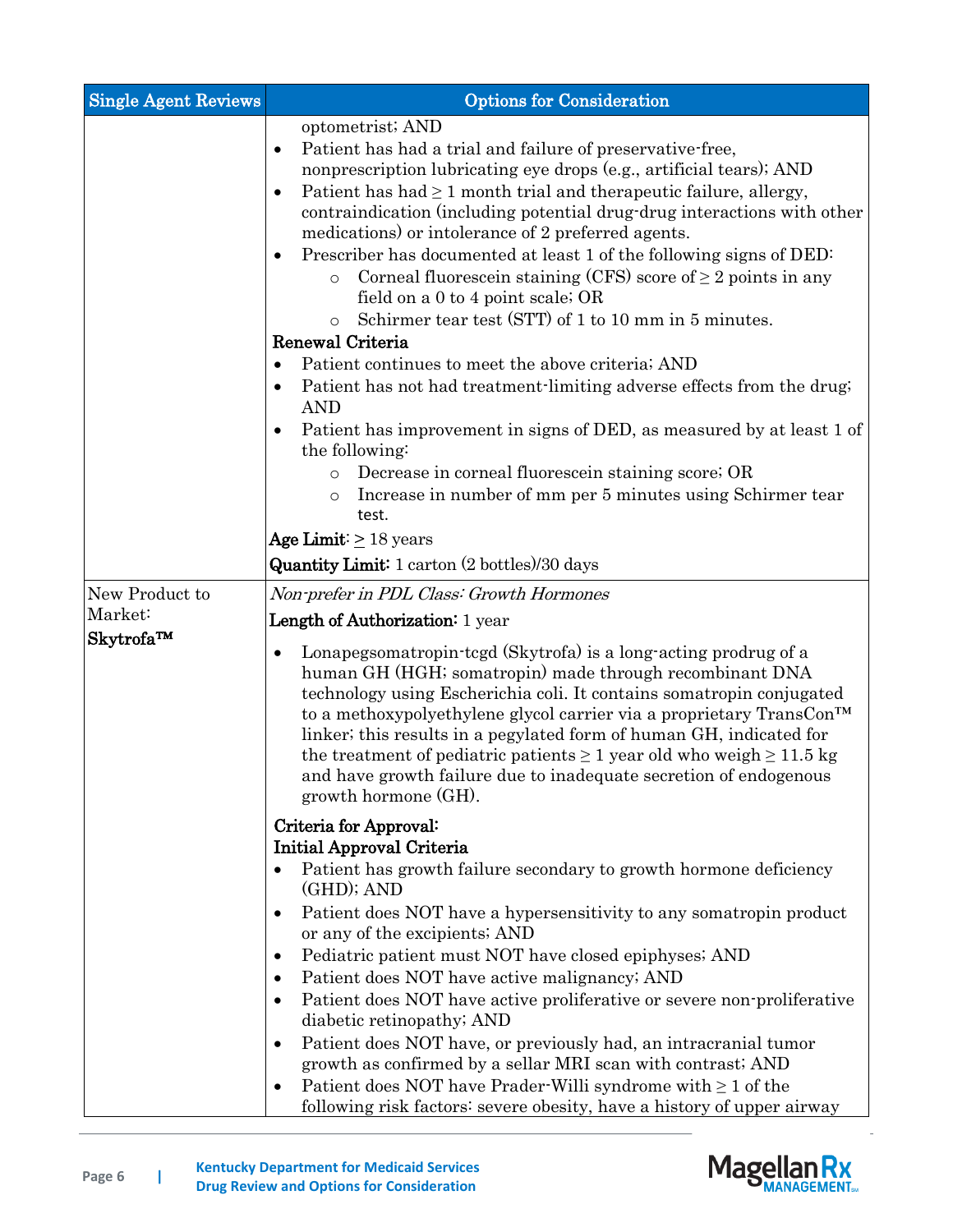| <b>Single Agent Reviews</b> | <b>Options for Consideration</b>                                                                                                                                                                                                                                                                                                                                                                                                                                                                                                                                                                                                                                                                                                                                                                                                                                                                                                                                                                                                                                                                                                                                                                                                                                               |
|-----------------------------|--------------------------------------------------------------------------------------------------------------------------------------------------------------------------------------------------------------------------------------------------------------------------------------------------------------------------------------------------------------------------------------------------------------------------------------------------------------------------------------------------------------------------------------------------------------------------------------------------------------------------------------------------------------------------------------------------------------------------------------------------------------------------------------------------------------------------------------------------------------------------------------------------------------------------------------------------------------------------------------------------------------------------------------------------------------------------------------------------------------------------------------------------------------------------------------------------------------------------------------------------------------------------------|
|                             | obstruction or sleep apnea or have severe respiratory impairment, or<br>unidentified respiratory infection; AND<br>Patient must have tried and failed 2 preferred short-acting growth<br>$\bullet$<br>hormone products due to frequency of administration or adherence.<br>Renewal Criteria<br>Patient continues to meet the above criteria; AND<br>٠<br>Patient has not had unacceptable toxicity from the drug; AND<br>$\bullet$<br>Patient has a positive response compared to pre-treatment baseline<br>$\bullet$                                                                                                                                                                                                                                                                                                                                                                                                                                                                                                                                                                                                                                                                                                                                                          |
| New Product to              | Non-PDL medication                                                                                                                                                                                                                                                                                                                                                                                                                                                                                                                                                                                                                                                                                                                                                                                                                                                                                                                                                                                                                                                                                                                                                                                                                                                             |
| Market:                     | Length of Authorization: 6 month initial, 6 month renewal                                                                                                                                                                                                                                                                                                                                                                                                                                                                                                                                                                                                                                                                                                                                                                                                                                                                                                                                                                                                                                                                                                                                                                                                                      |
| Livtencity™                 | Maribavir (Livtencity) is a cytomegalovirus (CMV) pUL97 kinase<br>$\bullet$<br>inhibitor indicated for the treatment of adults and pediatric patients $\odot$<br>12 years of age and weighing $\geq$ 35 kg) with post-transplant CMV<br>infection/disease that is refractory to treatment (with or without<br>genotypic resistance) with ganciclovir, valganciclovir, cidofovir, or<br>foscarnet.                                                                                                                                                                                                                                                                                                                                                                                                                                                                                                                                                                                                                                                                                                                                                                                                                                                                              |
|                             | Criteria for Approval:                                                                                                                                                                                                                                                                                                                                                                                                                                                                                                                                                                                                                                                                                                                                                                                                                                                                                                                                                                                                                                                                                                                                                                                                                                                         |
|                             | Initial Approval Criteria<br>Patient is a recipient of a hematopoietic stem cell or solid organ<br>$\bullet$<br>transplant; AND<br>Patient has documented cytomegalovirus (CMV) infection in whole<br>$\bullet$<br>blood or plasma (screening value $\geq 2,730$ IU/mL in whole blood or $\geq$<br>910 IU/mL in plasma) in 2 consecutive assessments separated by $\geq 1$<br>day; AND<br>Patient has current CMV infection that is refractory to anti-CMV<br>$\bullet$<br>treatment agents (ganciclovir, valganciclovir, cidofovir, or foscarnet);<br><b>AND</b><br>Maribavir will NOT be coadministered with ganciclovir or<br>valganciclovir; AND<br>Patient will be monitored for clinically important drug interactions<br>$\bullet$<br>that could result in decreased therapeutic effect of maribavir.<br>Renewal Criteria<br>Patient must continue to meet the above criteria; AND<br>$\bullet$<br>Patient must have disease improvement and/or stabilization OR<br>improvement in the slope of decline (> 1 log10 decrease in CMV DNA<br>level in whole blood or plasma after 14 days or longer treatment); AND<br>Patient has NOT experienced any treatment restricting adverse<br>٠<br>effects; AND<br>Patient is NOT a non-responder (resistant) to maribavir.<br>٠ |
|                             | Age Limit: 12 years old                                                                                                                                                                                                                                                                                                                                                                                                                                                                                                                                                                                                                                                                                                                                                                                                                                                                                                                                                                                                                                                                                                                                                                                                                                                        |
|                             | <b>Quantity Limit: none</b>                                                                                                                                                                                                                                                                                                                                                                                                                                                                                                                                                                                                                                                                                                                                                                                                                                                                                                                                                                                                                                                                                                                                                                                                                                                    |
| New Product to              | Non-PDL Class: Oral Oncology, Lung                                                                                                                                                                                                                                                                                                                                                                                                                                                                                                                                                                                                                                                                                                                                                                                                                                                                                                                                                                                                                                                                                                                                                                                                                                             |
| Market:                     | Length of Authorization: 1 year                                                                                                                                                                                                                                                                                                                                                                                                                                                                                                                                                                                                                                                                                                                                                                                                                                                                                                                                                                                                                                                                                                                                                                                                                                                |

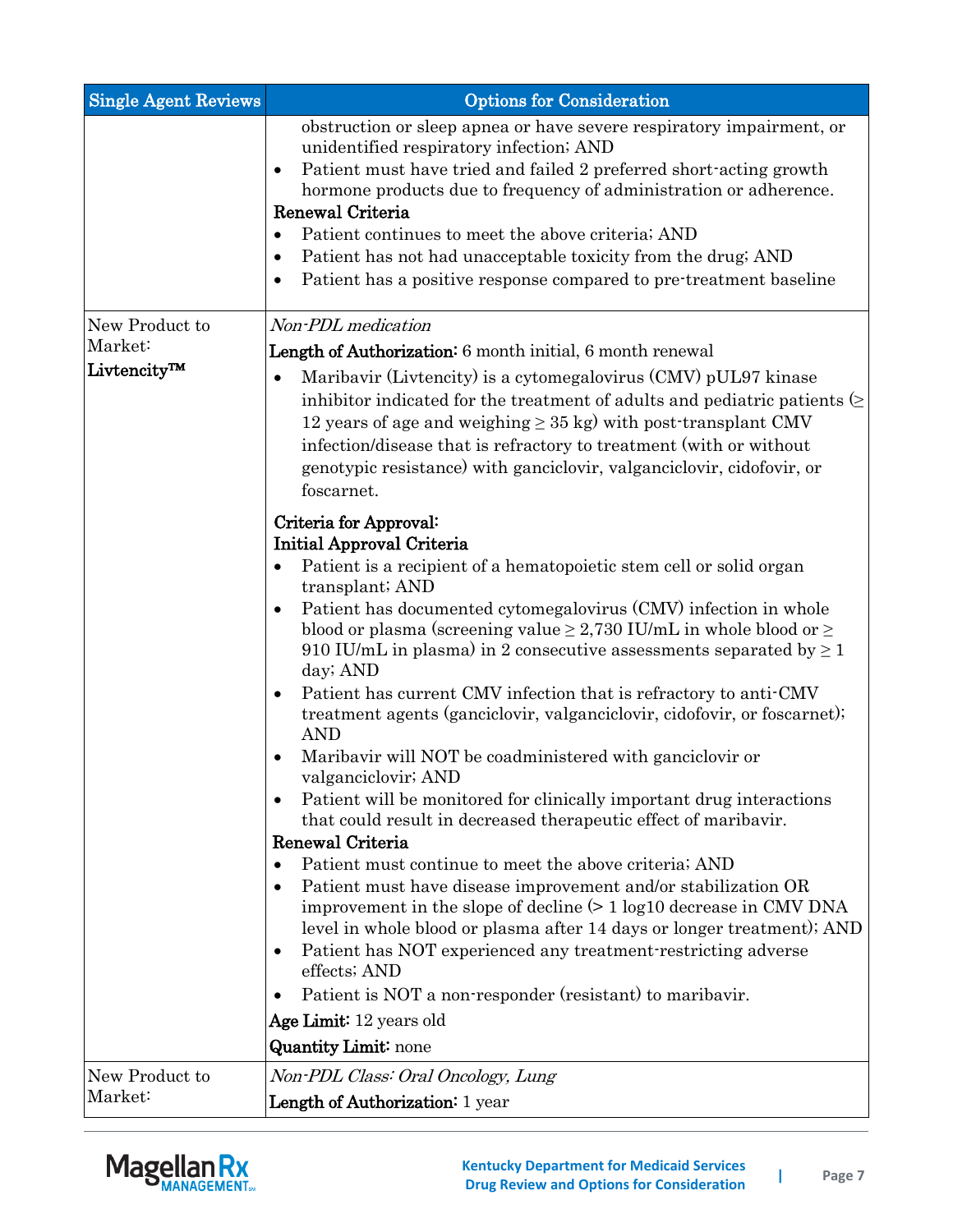| <b>Single Agent Reviews</b> | <b>Options for Consideration</b>                                                                                                                                                                                                                                                                                                                                                                                                                                |
|-----------------------------|-----------------------------------------------------------------------------------------------------------------------------------------------------------------------------------------------------------------------------------------------------------------------------------------------------------------------------------------------------------------------------------------------------------------------------------------------------------------|
| Exkivity™                   | Mobocertinib (Exkivity), is a kinase inhibitor indicated for the<br>$\bullet$<br>treatment of adult patients with locally advanced or metastatic non-<br>small cell lung cancer (NSCLC) with epidermal growth factor receptor<br>(EGFR) exon 20 insertion (ex20ins) mutations, as detected by a United<br>States (US) Food and Drug Administration (FDA)-approved test,<br>whose<br>disease<br>progressed on<br>or after platinum-based<br>has<br>chemotherapy. |
|                             | Criteria for Approval:                                                                                                                                                                                                                                                                                                                                                                                                                                          |
|                             | Initial Approval Criteria                                                                                                                                                                                                                                                                                                                                                                                                                                       |
|                             | Patient has a diagnosis of non-small cell lung cancer (NSCLC); AND<br>$\bullet$<br>Patient has locally advanced or metastatic NSCLC; AND<br>$\bullet$<br>Patient disease epidermal growth factor receptor (EGFR) exon 20<br>$\bullet$<br>insertion mutations as detected by a FDA or Clinical Laboratory                                                                                                                                                        |
|                             | Improvement Amendments (CLIA)-compliant test; AND                                                                                                                                                                                                                                                                                                                                                                                                               |
|                             | Patient has disease progression on or subsequent to platinum based<br>$\bullet$<br>chemotherapy; AND                                                                                                                                                                                                                                                                                                                                                            |
|                             | Patient does NOT have untreated brain metastases (clinically stable,<br>$\bullet$<br>treated, asymptomatic brain metastases are allowed); AND                                                                                                                                                                                                                                                                                                                   |
|                             | Patient does NOT have a history of interstitial lung disease (ILD),<br>$\bullet$<br>radiation pneumonitis that required steroid treatment, or drug related<br>pneumonitis; AND                                                                                                                                                                                                                                                                                  |
|                             | Left ventricular ejection fraction (LVEF) is measured prior to<br>initiating therapy and will be assessed at regular intervals during<br>treatment; AND                                                                                                                                                                                                                                                                                                         |
|                             | Patient does NOT have prolonged QTc interval; AND<br>$\bullet$                                                                                                                                                                                                                                                                                                                                                                                                  |
|                             | NOT used in combination with amivantamab vmjw (Rybrevant); AND<br>$\bullet$<br>Prescriber attestation QTc and electrolytes will be monitored at<br>$\bullet$<br>baseline and periodically during treatment;                                                                                                                                                                                                                                                     |
|                             | Abnormalities in sodium, potassium, calcium, and magnesium will be<br>$\bullet$<br>corrected prior to initiating therapy; AND                                                                                                                                                                                                                                                                                                                                   |
|                             | Patient is not pregnant; AND<br>Females of reproductive potential will use nonhormonal contraception<br>$\bullet$                                                                                                                                                                                                                                                                                                                                               |
|                             | during treatment and for 1 month following the last dose; OR                                                                                                                                                                                                                                                                                                                                                                                                    |
|                             | Males with female partners of reproductive potential will use effective<br>$\bullet$<br>contraception during treatment and for 1 week after the last dose.                                                                                                                                                                                                                                                                                                      |
|                             | Renewal Criteria<br>Patient must continue to meet above criteria; AND<br>$\bullet$                                                                                                                                                                                                                                                                                                                                                                              |
|                             | Patient must have disease stabilization and/or decrease in size of<br>٠                                                                                                                                                                                                                                                                                                                                                                                         |
|                             | tumor or tumor spread; AND<br>Patient has NOT experienced any unacceptable toxicity.<br>$\bullet$                                                                                                                                                                                                                                                                                                                                                               |
|                             | Age Limit: $\geq$ 18 years                                                                                                                                                                                                                                                                                                                                                                                                                                      |
|                             | <b>Quantity Limit:</b> 4 per day                                                                                                                                                                                                                                                                                                                                                                                                                                |
| New Product to              | Non-PDL Class: Oral Oncology                                                                                                                                                                                                                                                                                                                                                                                                                                    |
| Market:                     | Length of Authorization: 1 year                                                                                                                                                                                                                                                                                                                                                                                                                                 |
| <b>Scemblix®</b>            | Scemblix (asciminib) is a ABL/BCR-ABL1 tyrosine kinase inhibitor<br>$\bullet$                                                                                                                                                                                                                                                                                                                                                                                   |

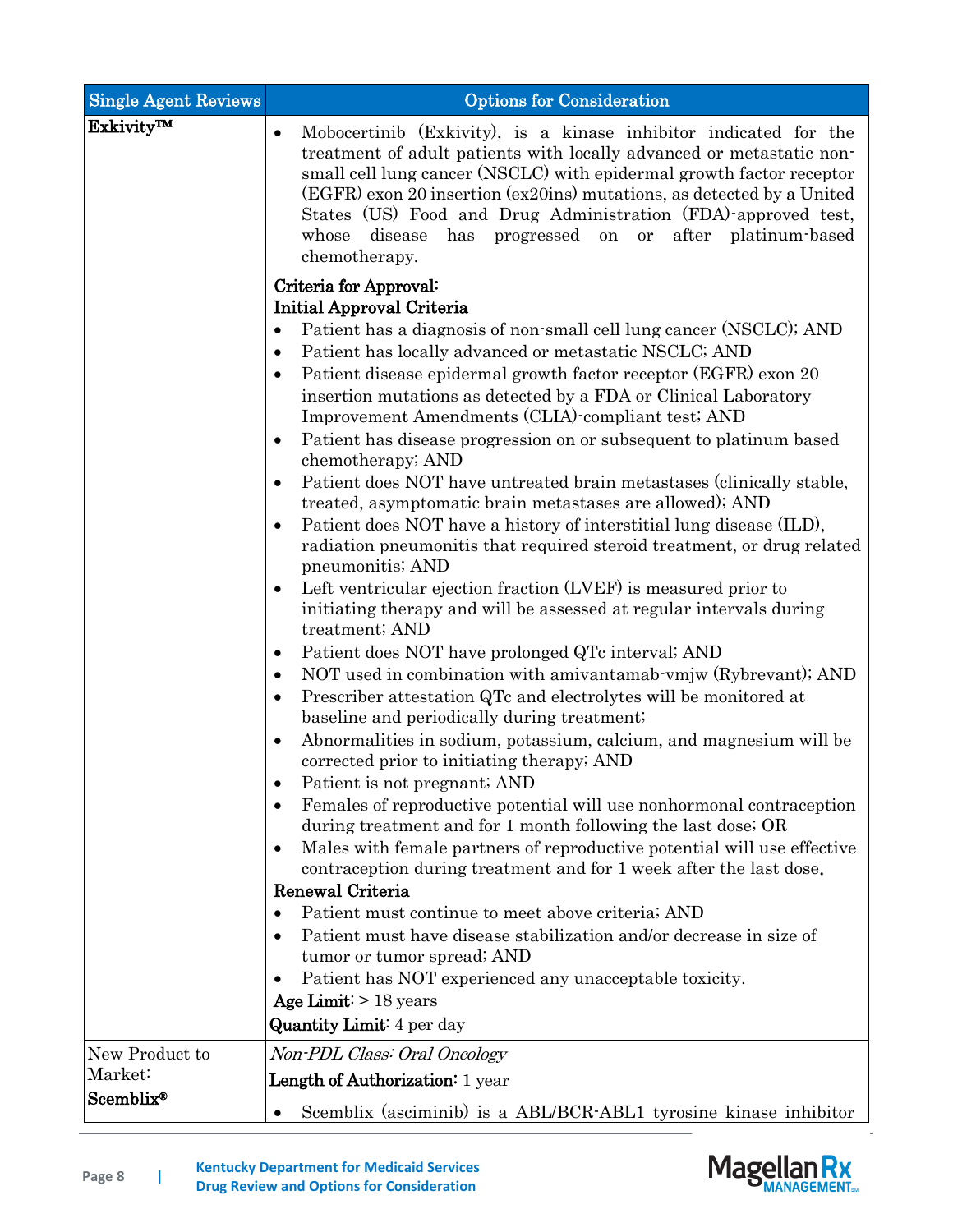| <b>Single Agent Reviews</b> | <b>Options for Consideration</b>                                                                                                                                                                                                                                                                                                                                                                                                                                                                                                                                                                                                                                                             |
|-----------------------------|----------------------------------------------------------------------------------------------------------------------------------------------------------------------------------------------------------------------------------------------------------------------------------------------------------------------------------------------------------------------------------------------------------------------------------------------------------------------------------------------------------------------------------------------------------------------------------------------------------------------------------------------------------------------------------------------|
|                             | (TKI) indicated for the treatment of Philadelphia chromosome-positive<br>chronic myeloid leukemia (Ph+ CML) in chronic phase (CP), previously<br>treated with 2 or more TKIs or with T315I mutation.                                                                                                                                                                                                                                                                                                                                                                                                                                                                                         |
|                             | Criteria for Approval:                                                                                                                                                                                                                                                                                                                                                                                                                                                                                                                                                                                                                                                                       |
|                             | Initial Approval Criteria                                                                                                                                                                                                                                                                                                                                                                                                                                                                                                                                                                                                                                                                    |
|                             | Patient has a diagnosis of chronic myeloid leukemia (CML); AND<br>٠<br>Patient's disease is Philadelphia chromosome-positive (Ph+); AND<br>$\bullet$<br>Patient has chronic phase disease; AND<br>Patient is resistant, or intolerant, or had an inadequate<br>$\circ$<br>response to prior therapy consisting of a 3 month trial or longer,<br>with $\geq 2$ tyrosine kinase inhibitors (e.g., imatinib, bosutinib,<br>dasatinib, nilotinib, ponatinib); OR<br>Patient has the T315I mutation; AND<br>$\circ$<br>Patient does NOT have uncontrolled hypertension; AND<br>٠<br>Patient's serum lipase and amylase levels will be measured<br>$\bullet$<br>periodically during treatment; AND |
|                             | Patient will be monitored and managed according to the prescribing<br>$\bullet$<br>information for myelosuppression, cardiovascular toxicities, and<br>hypersensitivity; AND                                                                                                                                                                                                                                                                                                                                                                                                                                                                                                                 |
|                             | Female patients of reproductive potential have a negative pregnancy<br>$\bullet$<br>test prior to starting asciminib therapy and have been counselled to<br>use effective contraception during therapy and for 1 week after the<br>last dose.                                                                                                                                                                                                                                                                                                                                                                                                                                                |
|                             | Renewal Criteria                                                                                                                                                                                                                                                                                                                                                                                                                                                                                                                                                                                                                                                                             |
|                             | Patient continues to meet initial approval criteria; AND<br>٠<br>Patient has NOT experienced unacceptable toxicity from the drug.<br>$\bullet$<br>(Examples of unacceptable toxicity include myelosuppression,<br>pancreatic toxicity, hypertension, hypersensitivity, cardiovascular<br>toxicity, etc.); AND<br>Patient has been adherent to therapy; AND<br>Patient has had a positive response to treatment                                                                                                                                                                                                                                                                               |
|                             | Age Limit: $\geq 18$ years                                                                                                                                                                                                                                                                                                                                                                                                                                                                                                                                                                                                                                                                   |
|                             | <b>Quantity Limit:</b> Maximum dose is 400 mg/day                                                                                                                                                                                                                                                                                                                                                                                                                                                                                                                                                                                                                                            |
|                             | $20 \text{ mg}$ (2 tablets/day): 60 tablets/30 days                                                                                                                                                                                                                                                                                                                                                                                                                                                                                                                                                                                                                                          |
|                             | 40 mg (10 tablets/day): 300 tablets/30 days<br>$\bullet$                                                                                                                                                                                                                                                                                                                                                                                                                                                                                                                                                                                                                                     |
| New Product to              | Non-PDL Class: Oral Oncology                                                                                                                                                                                                                                                                                                                                                                                                                                                                                                                                                                                                                                                                 |
| Market:<br>Welireg®         | Length of Authorization: 1 year                                                                                                                                                                                                                                                                                                                                                                                                                                                                                                                                                                                                                                                              |
|                             | Belzutifan (Welireg), a hypoxia-inducible factor-2 alpha (HIF-2 $\alpha$ )<br>$\bullet$<br>inhibitor, indicated for the treatment of adult patients with von<br>Hippel-Lindau (VHL) disease who require therapy for associated<br>renal cell carcinoma (RCC), central nervous system (CNS)<br>hemangioblastomas, or pancreatic neuroendocrine tumors (pNET),<br>not requiring immediate surgery.                                                                                                                                                                                                                                                                                             |
|                             | Criteria for Approval:                                                                                                                                                                                                                                                                                                                                                                                                                                                                                                                                                                                                                                                                       |

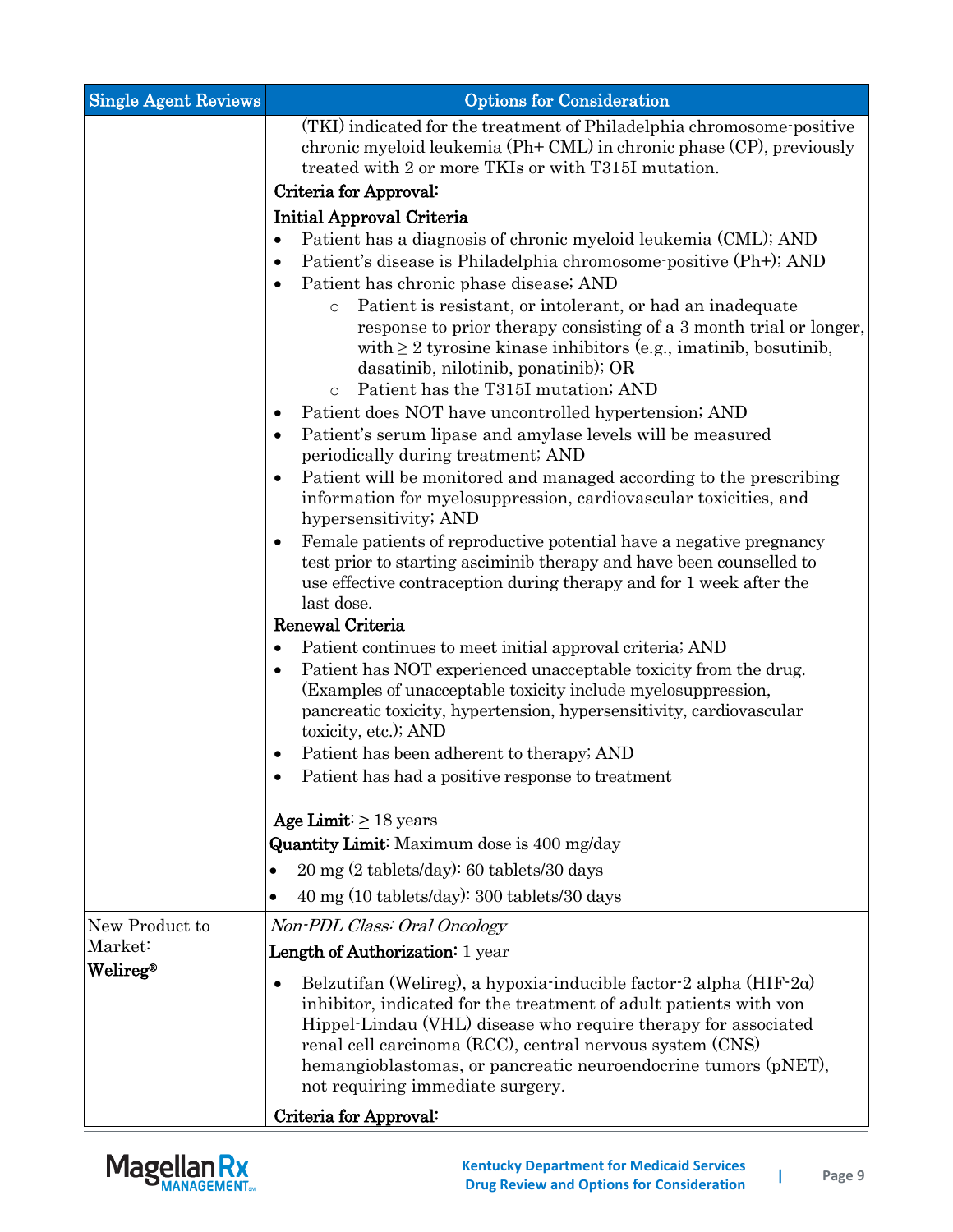| <b>Single Agent Reviews</b>    | <b>Options for Consideration</b>                                                                                                                                                                                                                                                                                                                                                                                                                                                                                                              |
|--------------------------------|-----------------------------------------------------------------------------------------------------------------------------------------------------------------------------------------------------------------------------------------------------------------------------------------------------------------------------------------------------------------------------------------------------------------------------------------------------------------------------------------------------------------------------------------------|
|                                | Initial Approval Criteria                                                                                                                                                                                                                                                                                                                                                                                                                                                                                                                     |
|                                | Patient has a diagnosis of Von Hippel-Lindau Disease (VHL) based on<br>a germline VHL-alteration; AND                                                                                                                                                                                                                                                                                                                                                                                                                                         |
|                                | Patient has $\geq 1$ of the following associated tumors:<br>$\bullet$                                                                                                                                                                                                                                                                                                                                                                                                                                                                         |
|                                | Renal cell carcinoma (RCC) [note: may be confirmed<br>$\circ$<br>radiologically only]; OR                                                                                                                                                                                                                                                                                                                                                                                                                                                     |
|                                | CNS hemangioblastomas; OR<br>$\circ$                                                                                                                                                                                                                                                                                                                                                                                                                                                                                                          |
|                                | Pancreatic neuroendocrine tumors (pNET); AND<br>$\circ$                                                                                                                                                                                                                                                                                                                                                                                                                                                                                       |
|                                | Patient does not have an immediate need for surgical intervention for                                                                                                                                                                                                                                                                                                                                                                                                                                                                         |
|                                | tumor treatment OR have evidence of metastatic disease; AND                                                                                                                                                                                                                                                                                                                                                                                                                                                                                   |
|                                | Patient has a serum hemoglobin level of at least 9 mg/dL: AND<br>٠                                                                                                                                                                                                                                                                                                                                                                                                                                                                            |
|                                | Patient's oxygen saturation will be monitored prior to initiation of<br>٠<br>therapy and periodically throughout therapy; AND                                                                                                                                                                                                                                                                                                                                                                                                                 |
|                                | Patient has not received prior treatment with another HIF-2a<br>٠<br>inhibitor; AND                                                                                                                                                                                                                                                                                                                                                                                                                                                           |
|                                | Will not be used in combination with erythropoiesis stimulating agents<br>$\bullet$<br>(ESAs); AND                                                                                                                                                                                                                                                                                                                                                                                                                                            |
|                                | Patient is not pregnant; AND<br>٠                                                                                                                                                                                                                                                                                                                                                                                                                                                                                                             |
|                                | Females of reproductive potential will use nonhormonal contraception<br>٠                                                                                                                                                                                                                                                                                                                                                                                                                                                                     |
|                                | during treatment; OR                                                                                                                                                                                                                                                                                                                                                                                                                                                                                                                          |
|                                | Males with female partners of reproductive potential will use effective                                                                                                                                                                                                                                                                                                                                                                                                                                                                       |
|                                | contraception during treatment.                                                                                                                                                                                                                                                                                                                                                                                                                                                                                                               |
|                                | Renewal Criteria                                                                                                                                                                                                                                                                                                                                                                                                                                                                                                                              |
|                                | Patient must continue to meet the above criteria; AND<br>$\bullet$                                                                                                                                                                                                                                                                                                                                                                                                                                                                            |
|                                | Patient has not had unacceptable toxicity from the drug; AND<br>$\bullet$                                                                                                                                                                                                                                                                                                                                                                                                                                                                     |
|                                | Treatment has resulted in disease response, as defined by<br>stabilization of disease or decrease in size of tumor or tumor                                                                                                                                                                                                                                                                                                                                                                                                                   |
|                                | spread.                                                                                                                                                                                                                                                                                                                                                                                                                                                                                                                                       |
|                                | Age Limit: $\geq$ 18 years<br><b>Quantity Limit:</b> 90 tablets/30 days                                                                                                                                                                                                                                                                                                                                                                                                                                                                       |
|                                |                                                                                                                                                                                                                                                                                                                                                                                                                                                                                                                                               |
| Existing Product in<br>Market: | Non-PDL Class: Oral Oncology, Breast<br>Length of Authorization: 1 year                                                                                                                                                                                                                                                                                                                                                                                                                                                                       |
| Tukysa®                        | Tucatinib is an oral tyrosine kinase inhibitor (TKI) that is highly<br>selective for human epidermal growth factor receptor 2 (HER2) and<br>has minimal inhibition of epidermal growth factor receptor (EGFR).<br>Tucatinib is indicated in combination with capecitabine and<br>trastuzumab in adult patients for the treatment of advanced<br>unresectable or metastatic HER2-positive breast cancer, including<br>patients with brain metastases, who have received 1 or more prior<br>anti-HER2-based regimens in the metastatic setting. |
|                                | Criteria for Approval:<br>Initial Approval Criteria<br>Patient is $\geq 18$ years old; AND<br>Patient has a diagnosis of breast cancer; AND<br>$\bullet$<br>Patient's disease is human epidermal growth factor receptor (HER2-<br>٠                                                                                                                                                                                                                                                                                                           |
|                                | positive); AND                                                                                                                                                                                                                                                                                                                                                                                                                                                                                                                                |



 $\overline{a}$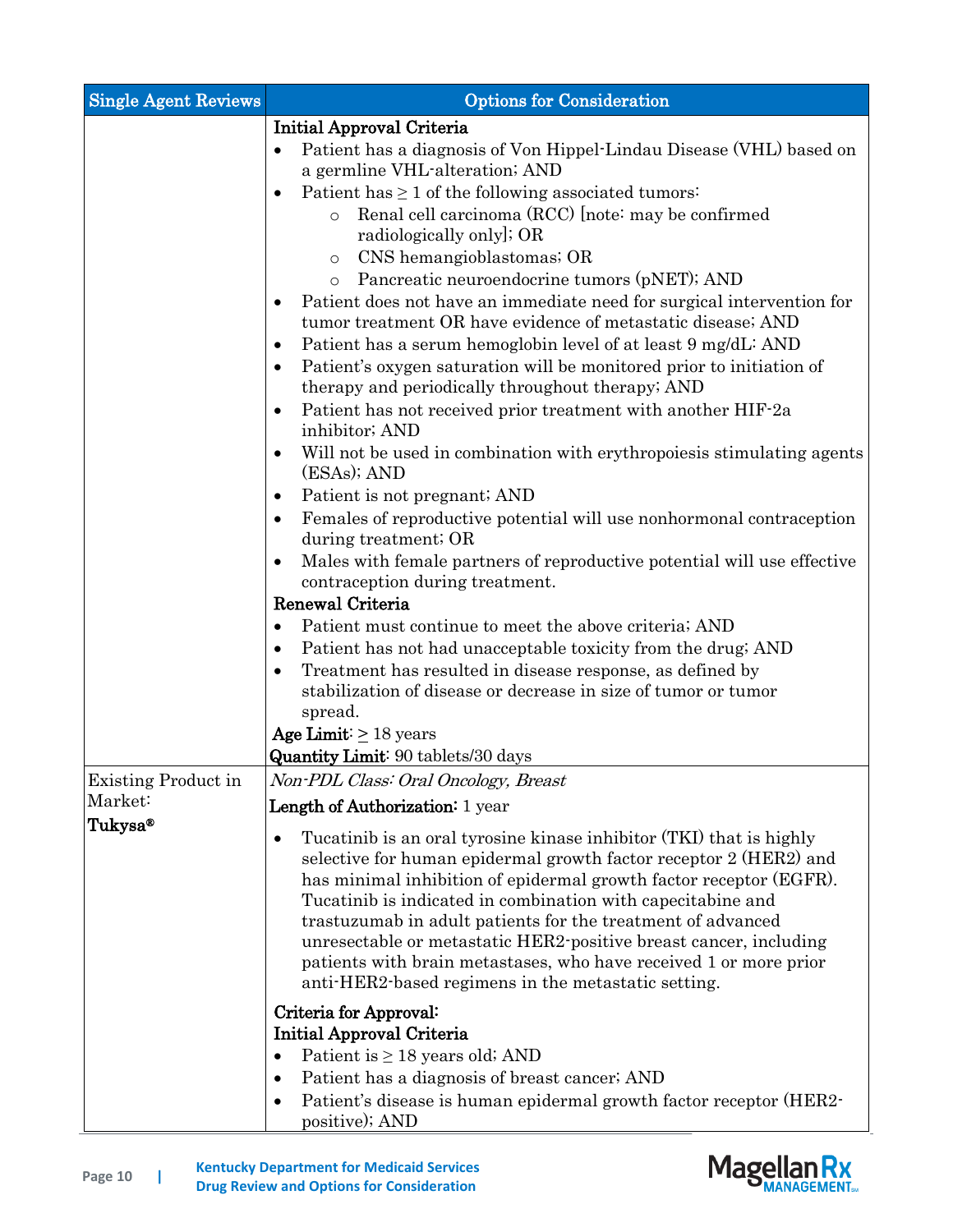| <b>Single Agent Reviews</b> | <b>Options for Consideration</b>                                                                                                                                                                                                                                                                                                                                                                                                                                                                                                                                                                                                                                                                                                                                                                                                                                                                                                                                                                                                                                                                                       |
|-----------------------------|------------------------------------------------------------------------------------------------------------------------------------------------------------------------------------------------------------------------------------------------------------------------------------------------------------------------------------------------------------------------------------------------------------------------------------------------------------------------------------------------------------------------------------------------------------------------------------------------------------------------------------------------------------------------------------------------------------------------------------------------------------------------------------------------------------------------------------------------------------------------------------------------------------------------------------------------------------------------------------------------------------------------------------------------------------------------------------------------------------------------|
|                             | Patient's disease is unresectable, locally advanced, or metastatic; OR<br>$\bullet$<br>Patient has neurologically stable brain metastases related to breast<br>$\bullet$<br>cancer; AND<br>Patient does NOT have leptomeningeal disease; AND<br>$\bullet$<br>Used as subsequent therapy in combination with trastuzumab and<br>$\bullet$<br>capecitabine; AND<br>Patient has been previously treated with the following anti-HER2<br>directed therapies: trastuzumab, pertuzumab, and ado-trastuzumab<br>emtansine; alone or in combination with at least 1 in the metastatic<br>setting.<br>Renewal Criteria<br>Patient must continue to meet the above initial criteria, such as<br>$\bullet$<br>concomitant therapy requirements (not including prerequisite<br>therapy); AND<br>Disease response with treatment, as defined by stabilization of disease<br>or decrease in size of tumor or tumor spread; AND<br>Absence of unacceptable toxicity from the drug (e.g., hepatotoxicity<br>$\bullet$<br>[severe changes in liver function tests], severe diarrhea).<br><b>Quantity Limit:</b> 120 tablets per 30 days |
| <b>Existing Product in</b>  | Non-PDL Class: Oral Oncology                                                                                                                                                                                                                                                                                                                                                                                                                                                                                                                                                                                                                                                                                                                                                                                                                                                                                                                                                                                                                                                                                           |
| Market:                     | Length of Authorization: 1 year                                                                                                                                                                                                                                                                                                                                                                                                                                                                                                                                                                                                                                                                                                                                                                                                                                                                                                                                                                                                                                                                                        |
| Pemazyre™                   | Pemigatinib (Pemazyre) is a kinase inhibitor indicated for the<br>$\bullet$<br>treatment of adults with previously treated, unresectable locally<br>advanced or metastatic cholangiocarcinoma with a fibroblast growth<br>factor receptor (FGFR) 2 fusion or other rearrangement as detected by<br>an FDA-approved test.                                                                                                                                                                                                                                                                                                                                                                                                                                                                                                                                                                                                                                                                                                                                                                                               |
|                             | Criteria for Approval:                                                                                                                                                                                                                                                                                                                                                                                                                                                                                                                                                                                                                                                                                                                                                                                                                                                                                                                                                                                                                                                                                                 |
|                             | <b>Initial Approval Criteria</b>                                                                                                                                                                                                                                                                                                                                                                                                                                                                                                                                                                                                                                                                                                                                                                                                                                                                                                                                                                                                                                                                                       |
|                             | Patient has a diagnosis of cholangiocarcinoma; AND                                                                                                                                                                                                                                                                                                                                                                                                                                                                                                                                                                                                                                                                                                                                                                                                                                                                                                                                                                                                                                                                     |
|                             | Disease is unresectable locally advanced or metastatic disease; AND<br>Patient has a susceptible gene mutation rearrangement or fusion in<br>$\bullet$<br>the fibroblast growth factor receptor 2 (FGFR2) gene, as determined by<br>an FDA-approved or CLIA-compliant test; AND                                                                                                                                                                                                                                                                                                                                                                                                                                                                                                                                                                                                                                                                                                                                                                                                                                        |
|                             | Patient has previously been treated with at least 1 systemic therapy;<br>$\bullet$<br><b>AND</b>                                                                                                                                                                                                                                                                                                                                                                                                                                                                                                                                                                                                                                                                                                                                                                                                                                                                                                                                                                                                                       |
|                             | Pemigatinib will be used as a single agent; AND<br>$\bullet$                                                                                                                                                                                                                                                                                                                                                                                                                                                                                                                                                                                                                                                                                                                                                                                                                                                                                                                                                                                                                                                           |
|                             | Patient will receive ophthalmological examinations (e.g., assessment of<br>$\bullet$<br>visual acuity, slit lamp examination, fundoscopy, and optical coherence<br>tomography) at baseline and periodically throughout therapy; AND                                                                                                                                                                                                                                                                                                                                                                                                                                                                                                                                                                                                                                                                                                                                                                                                                                                                                    |
|                             | Patient serum phosphate level is measured at baseline and<br>$\bullet$<br>periodically throughout therapy; AND                                                                                                                                                                                                                                                                                                                                                                                                                                                                                                                                                                                                                                                                                                                                                                                                                                                                                                                                                                                                         |
|                             | Therapy will not be used concomitantly with other selective FGFR-<br>$\bullet$<br>inhibitors (e.g., erdafitinib)                                                                                                                                                                                                                                                                                                                                                                                                                                                                                                                                                                                                                                                                                                                                                                                                                                                                                                                                                                                                       |
|                             | Renewal Criteria                                                                                                                                                                                                                                                                                                                                                                                                                                                                                                                                                                                                                                                                                                                                                                                                                                                                                                                                                                                                                                                                                                       |
|                             | Patient must continue to meet the above criteria; AND<br>$\bullet$                                                                                                                                                                                                                                                                                                                                                                                                                                                                                                                                                                                                                                                                                                                                                                                                                                                                                                                                                                                                                                                     |

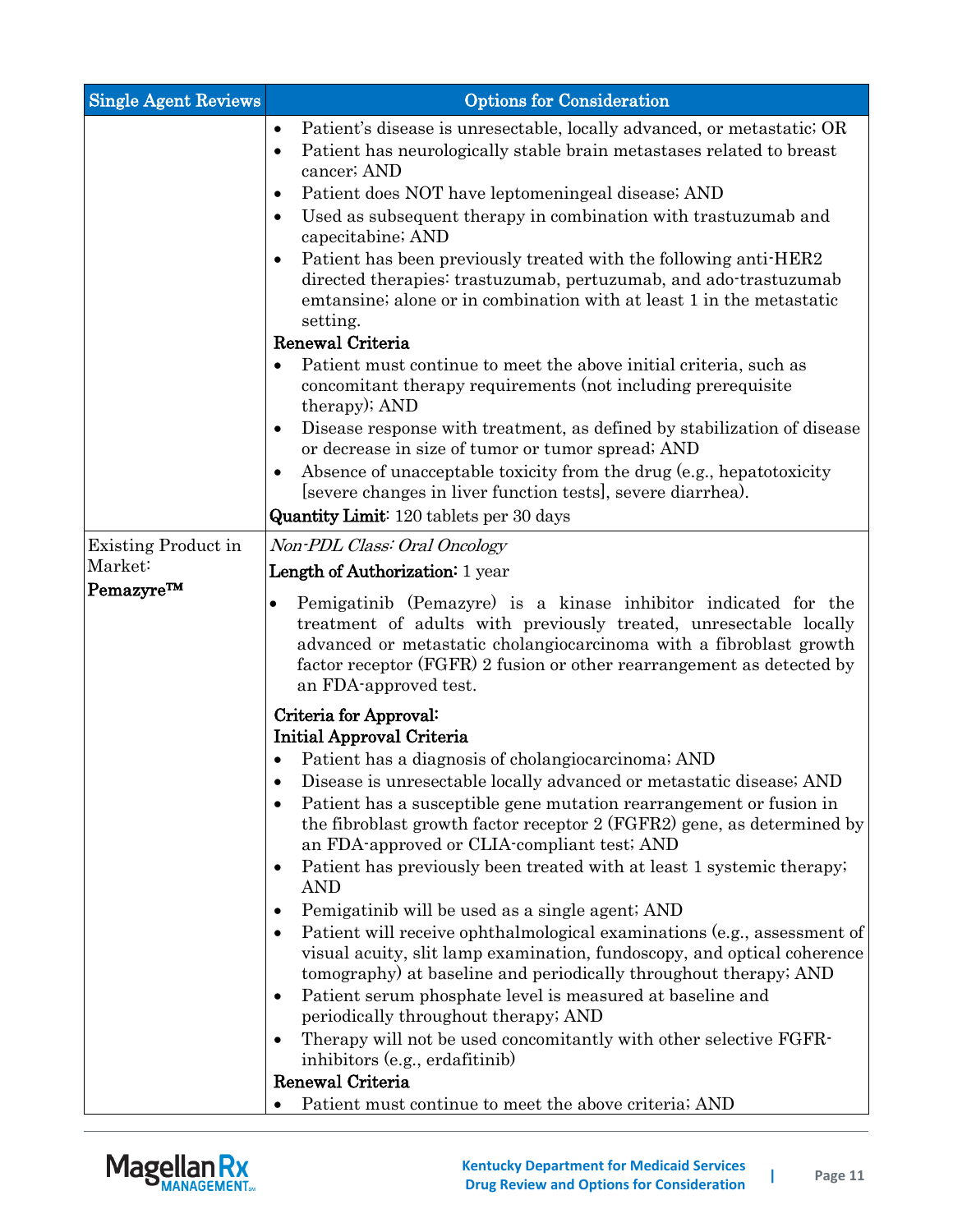| <b>Single Agent Reviews</b>    | <b>Options for Consideration</b>                                                                                                                                                                                                                                                                                                                                                                                                                                                                       |
|--------------------------------|--------------------------------------------------------------------------------------------------------------------------------------------------------------------------------------------------------------------------------------------------------------------------------------------------------------------------------------------------------------------------------------------------------------------------------------------------------------------------------------------------------|
|                                | Patient has not had unacceptable toxicity from the drug; AND<br>$\bullet$<br>Treatment has resulted in disease response, as defined by<br>$\bullet$<br>stabilization of disease or decrease in size of tumor or tumor<br>spread.<br>Age Limit: $\geq$ 18 years<br><b>Quantity Limit:</b>                                                                                                                                                                                                               |
|                                | 4.5 mg tablet: 14 tablets/21-day cycle<br>$\bullet$                                                                                                                                                                                                                                                                                                                                                                                                                                                    |
|                                | 9 mg tablet: 14 tablets/21-day cycle<br>$\bullet$                                                                                                                                                                                                                                                                                                                                                                                                                                                      |
|                                | 13.5 mg tablet: 14 tablets/21-day cycle<br>٠                                                                                                                                                                                                                                                                                                                                                                                                                                                           |
| Existing Product in<br>Market: | Non-PDL Class: Oral Oncology                                                                                                                                                                                                                                                                                                                                                                                                                                                                           |
| Qinlock™                       | Length of Authorization: 1 year                                                                                                                                                                                                                                                                                                                                                                                                                                                                        |
|                                | Ripretinib (Qinlock) is a tyrosine kinase inhibitor (TKI) with activity<br>$\bullet$<br>against KIT proto-oncogene receptor tyrosine kinase (KIT) and platelet<br>derived growth factor receptor (PDGFR) alpha (PDGFRA) kinases,<br>including those with wild-type, primary, and secondary mutations. It<br>is indicated for the treatment of adults with advanced gastrointestinal<br>stromal tumors (GIST) who have received prior treatment with $\geq 3$<br>kinase inhibitors, including imatinib. |
|                                | Criteria for Approval:                                                                                                                                                                                                                                                                                                                                                                                                                                                                                 |
|                                | Initial Approval Criteria                                                                                                                                                                                                                                                                                                                                                                                                                                                                              |
|                                | Patient has unresectable, locally advanced, or metastatic<br>$\bullet$<br>gastrointestinal stromal tumors (GIST); AND                                                                                                                                                                                                                                                                                                                                                                                  |
|                                | Patient's disease progressed after an adequate trial or intolerance to $\geq$<br>3 prior therapies (e.g., imatinib, sunitinib, regorafenib), with 1 being<br>imatinib; AND                                                                                                                                                                                                                                                                                                                             |
|                                | Left ventricular ejection fraction (LVEF) is within normal limits prior<br>$\bullet$<br>to initiating therapy and will be assessed at regular intervals during<br>treatment; AND                                                                                                                                                                                                                                                                                                                       |
|                                | Patient will have a dermatologic evaluation prior to initiating therapy<br>$\bullet$<br>and routinely during treatment; AND                                                                                                                                                                                                                                                                                                                                                                            |
|                                | Patient does NOT have uncontrolled hypertension; AND<br>$\bullet$                                                                                                                                                                                                                                                                                                                                                                                                                                      |
|                                | Patient must NOT have had a surgical procedure within the preceding<br>$\bullet$<br>14 days or have a surgical wound that has not fully healed; AND                                                                                                                                                                                                                                                                                                                                                    |
|                                | Patient does NOT have active CNS metastases<br>$\bullet$                                                                                                                                                                                                                                                                                                                                                                                                                                               |
|                                | Renewal Criteria                                                                                                                                                                                                                                                                                                                                                                                                                                                                                       |
|                                | Patient must continue to meet the above criteria; AND<br>Patient must demonstrate disease response with treatment as defined<br>$\bullet$                                                                                                                                                                                                                                                                                                                                                              |
|                                | by stabilization of disease or decrease in size of tumor or tumor spread;<br><b>AND</b>                                                                                                                                                                                                                                                                                                                                                                                                                |
|                                | Patient has NOT experienced any treatment restricting adverse<br>$\bullet$<br>effects; AND                                                                                                                                                                                                                                                                                                                                                                                                             |
|                                | Patient does NOT have grade 3 or 4 left-ventricular systolic<br>dysfunction (e.g., symptomatic due to a resting ejection fraction $\leq 39\%$<br>or $>$ 20% decrease from baseline).<br>Age Limit: $\geq 18$ years                                                                                                                                                                                                                                                                                     |

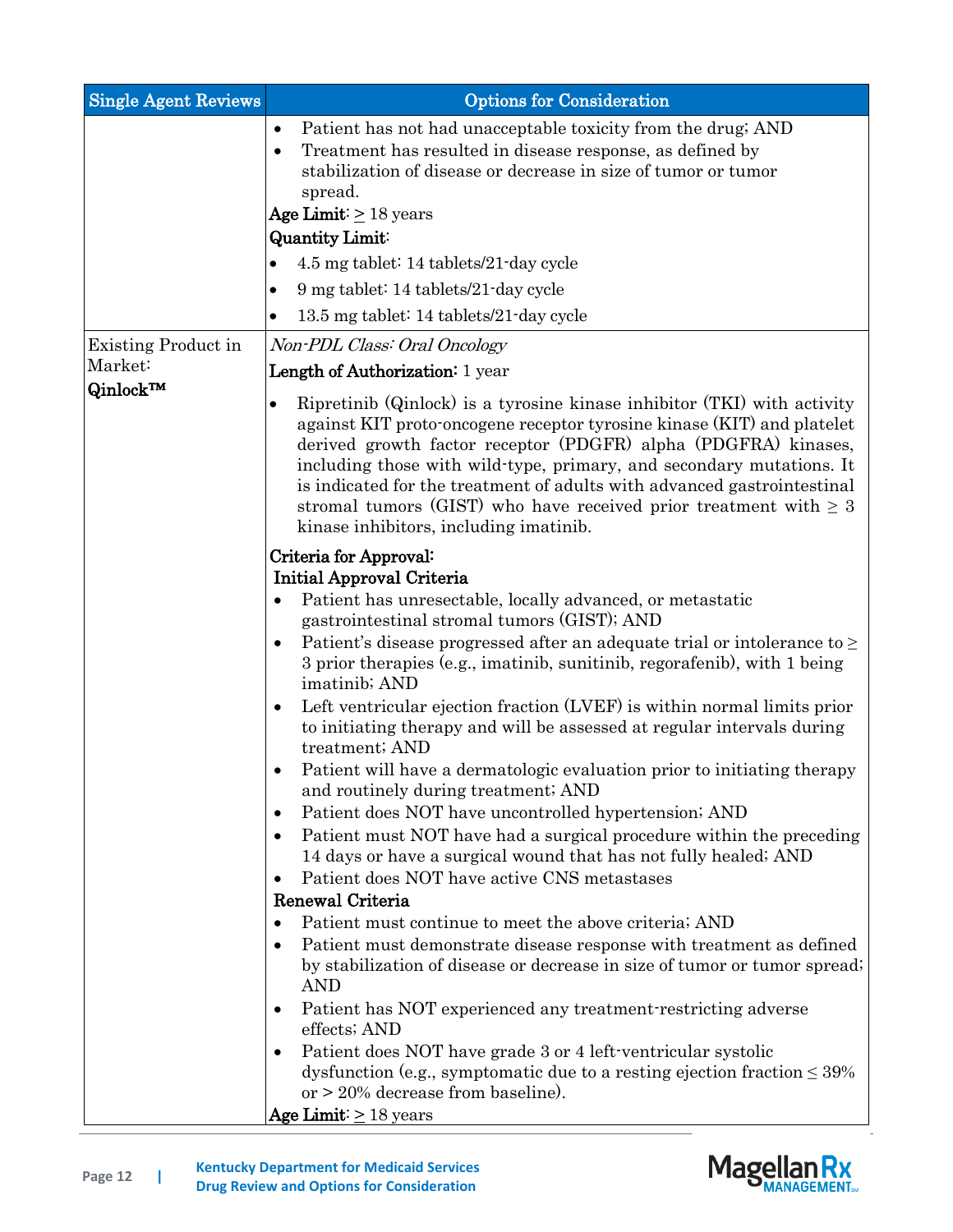| Single Agent Reviews | <b>Options for Consideration</b>          |  |
|----------------------|-------------------------------------------|--|
|                      | <b>Quantity Limit:</b> 90 tablets/30 days |  |

| <b>Full Class Reviews</b>   | <b>Options for Consideration</b>                                                                                                                 |  |  |  |
|-----------------------------|--------------------------------------------------------------------------------------------------------------------------------------------------|--|--|--|
| <b>Antibiotics: Inhaled</b> | Antibiotics: Inhaled                                                                                                                             |  |  |  |
|                             | DMS to select preferred agent(s) based on economic evaluation.<br>$\bullet$                                                                      |  |  |  |
|                             | however, at least 2 unique chemical entities should be preferred.                                                                                |  |  |  |
|                             | Agents not selected as preferred will be considered non-preferred<br>$\bullet$                                                                   |  |  |  |
|                             | and require PA.                                                                                                                                  |  |  |  |
|                             | For any new chemical entity in the Antibiotics: Inhaled class,<br>$\bullet$<br>require PA until reviewed by the P&T Advisory Committee.          |  |  |  |
| Antibiotics: Vaginal        | <b>Antibiotics: Vaginal</b>                                                                                                                      |  |  |  |
|                             | DMS to select preferred agent(s) based on economic evaluation;<br>٠                                                                              |  |  |  |
|                             | however, at least 2 unique chemical entities should be preferred.                                                                                |  |  |  |
|                             | Agents not selected as preferred will be considered non-preferred<br>٠<br>and require PA.                                                        |  |  |  |
|                             | For any new chemical entity in the Antibiotics: Vaginal class,<br>$\bullet$<br>require PA until reviewed by the P&T Advisory Committee.          |  |  |  |
| Antiretrovirals:            | <b>Antiretrovirals: HIV/AIDS</b>                                                                                                                 |  |  |  |
| <b>HIV/AIDS</b>             | DMS to select preferred agent(s) based on economic evaluation;<br>٠<br>however, at least 3 first-line treatment regimens should be<br>preferred. |  |  |  |
|                             | Agents not selected as preferred will be considered non-preferred<br>٠<br>and will require PA.                                                   |  |  |  |
|                             | For any new chemical entity in the Antiretrovirals: HIV/AIDS<br>٠<br>class, require PA until reviewed by the P&T Advisory Committee.             |  |  |  |
| Antibiotics:                | <b>Antibiotics: Oxazolidinones</b>                                                                                                               |  |  |  |
| Oxazolidinones              | DMS to select preferred agent(s) based on economic evaluation;<br>however, at least one unique chemical entity should be<br>preferred.           |  |  |  |
|                             | Agents not selected as preferred will be considered non-<br>preferred and require PA.                                                            |  |  |  |
|                             | For any new chemical entity in the Antibiotics: Oxazolidinones<br>class, require PA until reviewed by the P&T Advisory<br>Committee.             |  |  |  |
| Antibiotics:                | <b>Antibiotics: Tetracyclines</b>                                                                                                                |  |  |  |
| Tetracyclines               | DMS to select preferred agent(s) based on economic evaluation;<br>$\bullet$                                                                      |  |  |  |
|                             | however, at least 2 unique chemical entities should be preferred.                                                                                |  |  |  |
|                             | Agents not selected as preferred will be considered non-preferred<br>٠<br>and will require PA.                                                   |  |  |  |
|                             | For any new chemical entity in the Antibiotics: Tetracyclines class,<br>٠<br>require PA until reviewed by the P&T Advisory Committee.            |  |  |  |
|                             |                                                                                                                                                  |  |  |  |